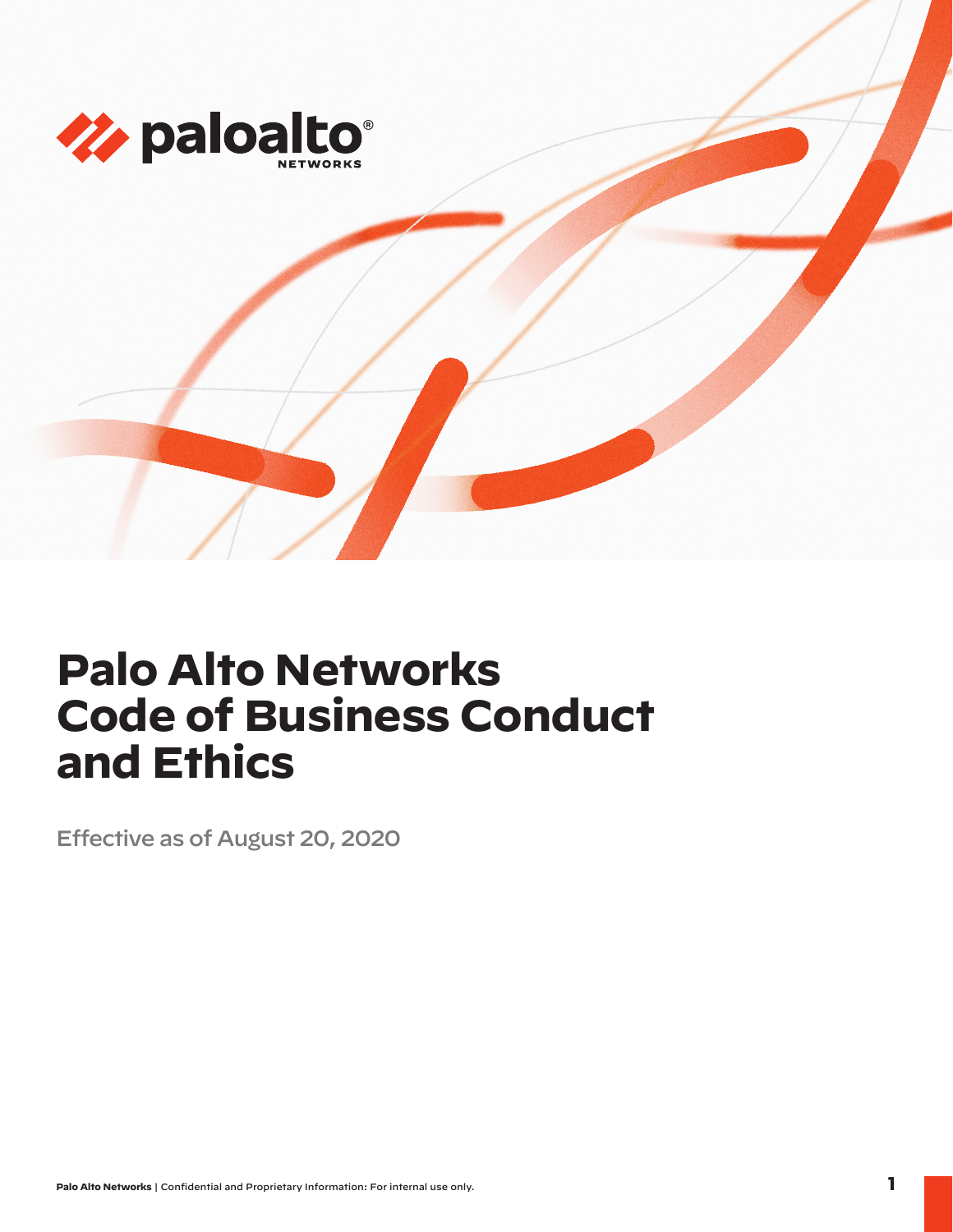# **A Message About Ethics and Compliance from our CEO and Chairman**

#### Hello Team:

Palo Alto Networks is committed to conducting business with the highest degree of honesty and integrity wherever we operate. I know we're moving fast and want to remain agile, but we must never cut corners or facilitate business unethically. We strive to foster an environment that contributes to individual and company success by consistently applying high ethical standards and respect to all our global business relationships and endeavors. Engaging in any deceptive, misleading, illegal or unethical business practices would reflect unfavorably on Palo Alto Networks and its products, so we must never engage in such behavior. What we do is important, and we must also be mindful of how we do it in order to be the cybersecurity partner of choice.

Adherence to these principles and our corporate values is essential to Palo Alto Networks' efforts to gain and keep the confidence and support of our customers, partners, shareholders and the public at large. Our Code of Business Conduct and Ethics documents our Company's fundamental values and confirms our commitment to honesty and integrity in all business interactions. You are critical to our success. Not only do we expect you to do the right thing, we need your help to ensure that others with whom we do business do the same. Remember, there is an ethics hotline that allows you to report behavior that is inconsistent with our Code, anonymously if you'd like, or you can contact the Ethics and Compliance team. If you see something suspicious, speak up. We want to know about it, and we prohibit retaliation against anyone who reports a potential violation in good faith.

Thank you. Go Palo Alto Networks!

Nikesh Arora CEO and Chairman Palo Alto Networks

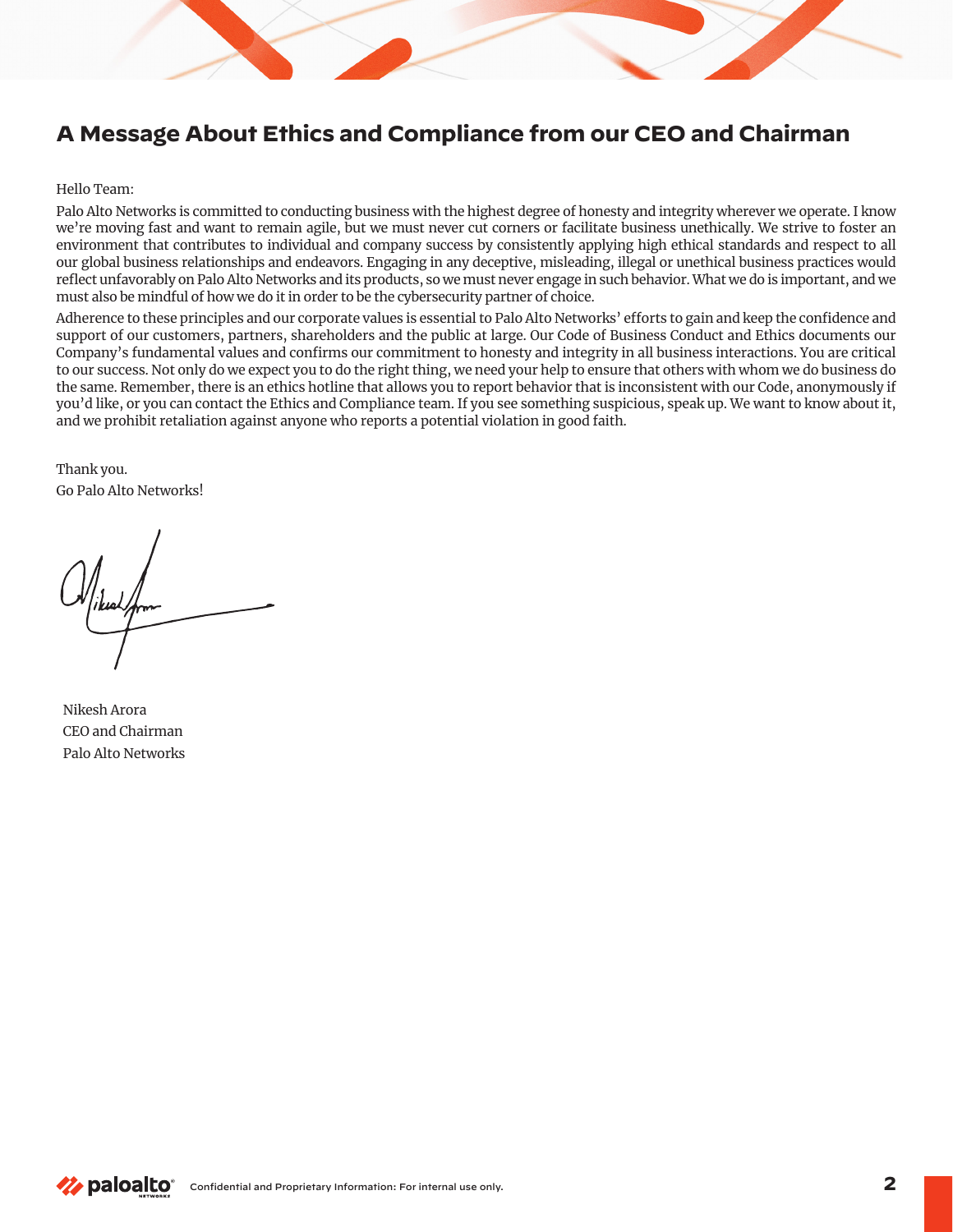# **Table of Contents**

| I.          |     |  |
|-------------|-----|--|
| II.         |     |  |
| TH.         |     |  |
| TV.         |     |  |
| V.          |     |  |
| VI.         |     |  |
| VII.        |     |  |
| VIII.       |     |  |
| IX.         |     |  |
| $X_{\cdot}$ |     |  |
| XI.         |     |  |
| XII.        |     |  |
| XIII.       |     |  |
| XIV.        |     |  |
| XV.         |     |  |
| XVI.        |     |  |
| XVII.       |     |  |
| XVIII.      |     |  |
| XIX.        |     |  |
| XX.         |     |  |
| XXI.        |     |  |
| XXII.       |     |  |
| XXIII.      |     |  |
| XXIV.       |     |  |
| XXV.        |     |  |
| XXVI.       |     |  |
| XXVII.      |     |  |
| XXVIII.     |     |  |
| XXIX.       |     |  |
| XXX.        |     |  |
| XXXI.       |     |  |
| XXXII.      |     |  |
| XXXIII.     |     |  |
| XXXIV.      |     |  |
| XXXV.       |     |  |
| XXXVI.      |     |  |
|             | (a) |  |
|             | (b) |  |
|             | (c) |  |
|             | (d) |  |
|             | (e) |  |
|             | (f) |  |
| XXXVII.     |     |  |
| XXXVIII.    |     |  |
|             |     |  |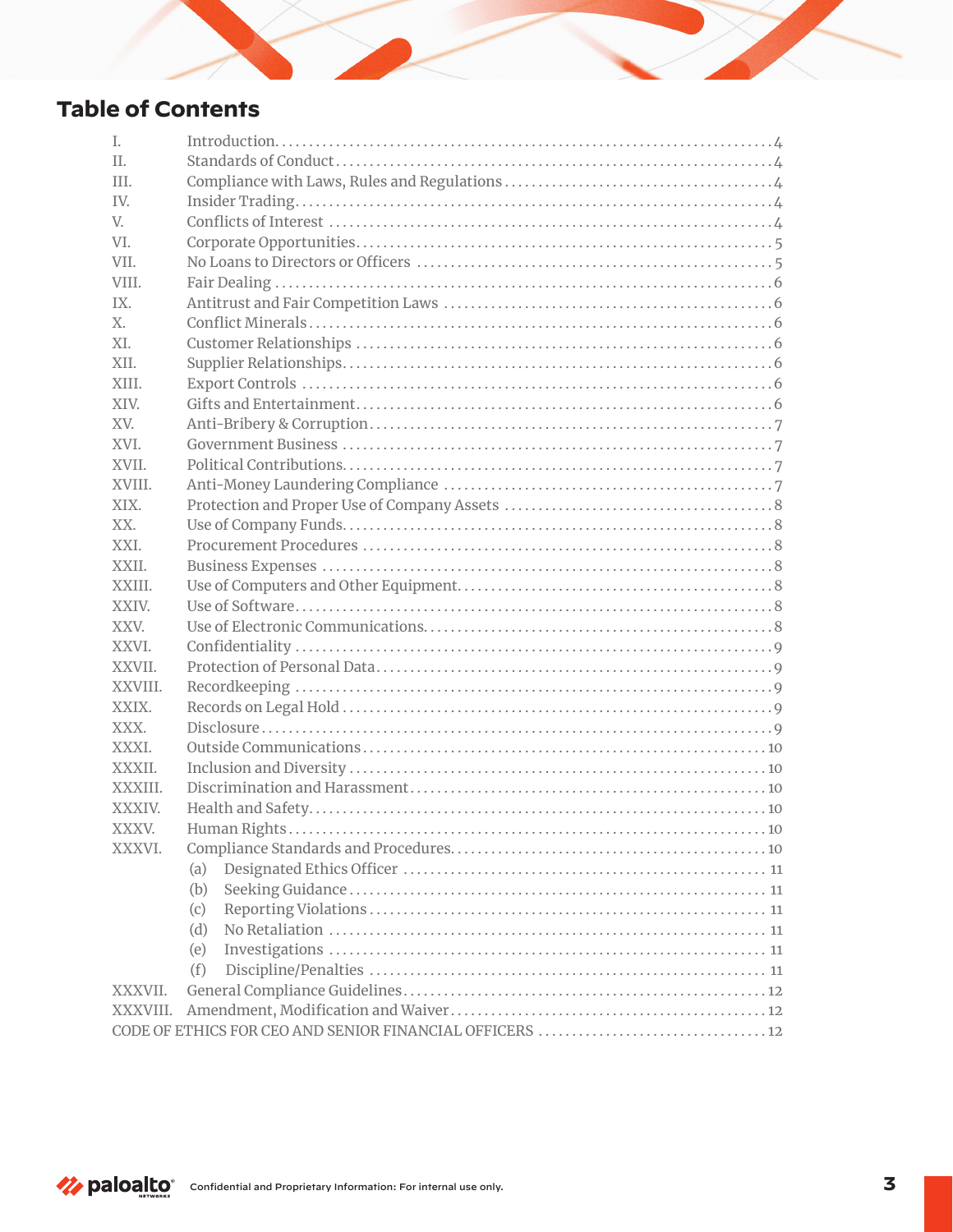#### **I. Introduction**

This Code of Business Conduct and Ethics (the "**Code of Conduct**") summarizes the ethical standards and key policies that guide the business conduct of the directors, officers and employees of Palo Alto Networks, Inc. and its subsidiaries, affiliates and related entities (the "**Company**").

The purpose of this Code of Conduct is to promote ethical conduct and deter wrongdoing. The policies outlined in this Code of Conduct are designed to ensure that the Company's employees, including its officers (collectively referred to herein as "employees"), and members of its board of directors ("directors") act in accordance with not only the letter but also the spirit of the laws and regulations that apply to the Company's business. In addition to being bound by all other provisions of this Code of Conduct, the CEO and senior financial officers are subject to the Code of Ethics for CEO and Senior Financial Officers included in this Code of Conduct. The Company expects its employees and directors to exercise good judgment to uphold these standards in their day-to-day activities and to comply with all applicable policies and procedures in the course of their relationship with the Company.

Employees and directors are expected to read the policies set forth, or referenced, in this Code of Conduct and ensure that they understand and comply with them. All employees and directors are required to abide by the Code of Conduct. Employees are expected to communicate requirements outlined in this code and best practices to the Company's agents, representatives, contractors and consultants with whom they work to ensure that they too conduct themselves appropriately when doing business on the Company's behalf.

The Code of Conduct does not cover every issue that may arise, but it provides general guidelines for exercising good judgment. Employees and directors should refer to the Company's other policies and procedures for implementing the general principles set forth below. Any questions about the Code of Conduct or the appropriate course of conduct in a particular situation should be directed to the Company's Global Ethics and Compliance Team (**[compliance@paloaltonetworks.](mailto:compliance@-paloaltonetworks.com) [com](mailto:compliance@-paloaltonetworks.com)**). Any violations of laws, rules, regulations or this Code of Conduct should be reported immediately, as described in this Code of Conduct. The Company will not allow retaliation against an employee or director for such a report made in good faith. Employees and directors who violate this Code of Conduct may be subject to disciplinary action up to and including termination of employment.

### **II. Standards of Conduct**

The Company expects all employees and directors to act with the highest standards of honesty and ethical conduct. The Company considers honest conduct to be conduct that is free from fraud or deception and is characterized by integrity. The Company considers ethical conduct to be conduct conforming to accepted professional standards of conduct. Ethical conduct includes the ethical handling of actual or apparent conflicts of interest between personal and professional relationships, as discussed in Section V.

#### **III. Compliance with Laws, Rules and Regulations**

Employees and directors must comply, both in letter and spirit, with all laws, rules and regulations applicable to the Company and its business, as well as applicable Company policies and procedures. Each employee and director must acquire appropriate knowledge of the legal requirements relating to his or her duties sufficient to enable him or her to recognize potential problems and to know when to seek advice when they become aware of actions that are inconsistent with this Code. Violations of laws, rules and regulations may subject the violator to individual criminal or civil liability, as well as to discipline in accordance with local law. Any questions as to the applicability of any law, rule or regulation may be directed to the Company's Legal Department.

# **IV. Insider Trading**

Buying or selling stock, or telling others to buy or sell stock, on the basis of material, non-public information is called "insider trading" and is illegal. The purpose of the Company's insider trading policy is to establish guidelines to ensure that all employees and directors comply with laws prohibiting insider trading. No employee or director in possession of material, non-public information may trade the Company's securities (or advise others to trade) from the time they obtain such information until after adequate public disclosure of the information has been made. Anyone -- including employees and directors -- who knowingly trades Company securities while in possession of material, non-public information or who tips information to others will be subject to appropriate disciplinary action up to and including termination. Insider trading is also a crime.

Employees and directors also may not trade in the shares of other companies about which they learn material, non-public information through the course of their employment or service with the Company, nor may advise others to trade based on such non-public information.

Please review the Company's Insider Trading Policy.

Any questions as to whether information is material or has been adequately disclosed should be directed to the Company's General Counsel. Consult the Legal Department if you have any questions regarding insider trading.

# **V. Conflicts of Interest**

#### **A. Personal Conflicts of Interest**

A "conflict of interest" occurs when a person's private interest interferes in any way—or even appears to interfere—with the best interests of the Company as a whole.

A conflict situation can arise when an employee or director takes actions or has interests that may make it difficult to perform his or her Company work objectively and effectively. Conflicts of interest may also arise when an employee or director, or a member of his or her family, receives improper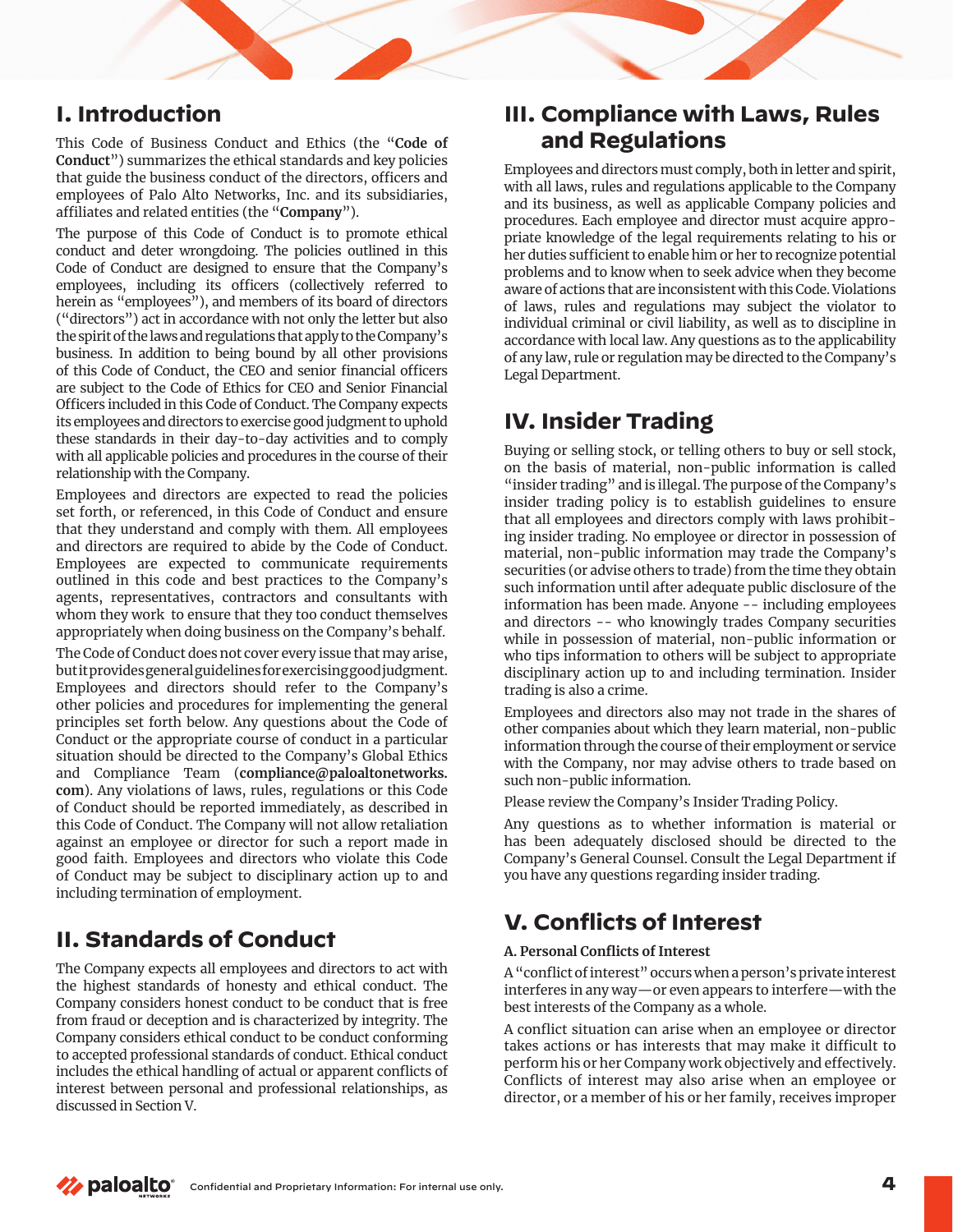personal benefits as a result of his or her position with the Company. Loans to, or guarantees of obligations of, such persons are of special concern.

It is not possible to identify every potential conflict of interest, but the following are some representative examples of potential conflicts of interest:

- Holding a significant financial investment in an entity that does business or seeks to do business with the Company;
- Taking for your personal advantage or benefit corporate opportunities discovered in the course of your employment or presented to you as a result of your position with Company;
- Conducting Company business with related parties, such as a family member or person sharing your household, or directing business to entities owned or managed by related parties or close friends;
- Giving or receiving gifts or hospitality from any outside entity that does business or seeks to do business with the Company (other than infrequent and moderate business meals/entertainment or token or non-cash gifts);

Conflicts of interest are prohibited as a matter of Company policy. The mere existence of a relationship with outside firms, however, is not automatically prohibited. Nonetheless, conflicts of interest may not always be clear, so if a question arises, consult the Global Ethics and Compliance team (**[com](mailto:compliance@paloaltonetworks.com)[pliance@paloaltonetworks.com](mailto:compliance@paloaltonetworks.com)**) or the Company's Audit Committee (where appropriate).

In certain exceptional circumstances, a situation involving a conflict of interest may be permitted. See the Conflicts of Interest Approvals and Waivers subsection below for more information.

#### **B. Outside Directorships and Other Outside Activities**

Although an employee's or director's activities outside the Company are not necessarily a conflict of interest, a conflict could arise depending upon the Company's relationship with the other party with whom the employee or director is involved. Outside activities may also be a conflict of interest if they cause, or are perceived to cause, an employee or director to choose between that interest and the interests of the Company.

An employee should not engage in any activity or work that interferes with his or her performance or responsibilities to the Company. In all cases in which an employee plans to sit on the board of directors of a profit-related organization or to begin an employment, business or consulting relationship with a profit-related organization, whether or not the employee will be compensated, the employee must obtain the appropriate approvals discussed below. In no circumstances, will such permission be granted to allow an employee to serve as a director of a competitor of the Company or to engage in activities that compete with the Company.

Employees are encouraged to serve as a director, trustee or officer of non-profit organizations in their individual capacity and on their own time, but they must obtain the appropriate approval to do so as a representative of the Company or notify the Company of the relationship where seeking Company support for that non-profit organization.

The guidelines in this Section VII are not applicable to those directors who do not also serve in management positions within the Company except that such directors are required to notify the board of directors prior to serving on the board of directors of any for-profit entity.

#### **C. Conflict of Interest Approvals and Waivers**

Employees must submit a Conflict of Interest Disclosure form [\(www.paloaltonetworks.com/coi](http://www.paloaltonetworks.com/coi)) to obtain the appropriate level of approvals. Depending on the type of conflict disclosed, approvals may include the Global Ethics and Compliance team, the individual's direct manager, Chief Human Resources Officer, General Counsel, or a combination thereof, among others. In the case of the Chief Executive Officer, the Board of Directors must approve the disclosed conflicts.

Any employee or director who becomes aware of a conflict or a potential conflict, should report it immediately, as described in this Code of Conduct.

See Section XXXVIII regarding waivers of this Code of Conduct.

#### **VI. Corporate Opportunities**

Employees and directors are prohibited from:

- Personally taking for themselves, or their family members, opportunities that are discovered through the use of corporate property, information or position;
- Using corporate property, information or position for personal gain or for the gain of their family members; and
- Competing with the Company, during employment or while serving as a director for the Company.

In the interest of clarifying the definition of "Competing with the Company," if any member of the board of directors of the Company who is also a partner or employee of an entity that is a holder of the Company's common stock, or an employee of an entity that manages such an entity (each, a "Fund"), acquires knowledge of an opportunity of interest for both the Company and such Fund other than in connection with such individual's service as a member of the board of directors of the Company (including, if applicable, such board member acquiring such knowledge in such individual's capacity as a partner or employee of the Fund or the manager or general partner of a Fund), then, provided that such director has acted in good faith, such an event shall be deemed not to be "Competing with the Company" under this Section VI.

Employees and directors owe a duty to the Company to advance its legitimate interests when the opportunity to do so in a legal and ethical manner arises.

#### **VII. No Loans to Directors or Officers**

It is the policy of the Company not to extend or maintain credit, to arrange for the extension of credit, or to renew an extension of credit, in the form of a personal loan to or for any director or officer of the Company or their family members. Any questions about whether a loan has been made to a director or officer in violation of this policy should be directed to the Company's General Counsel.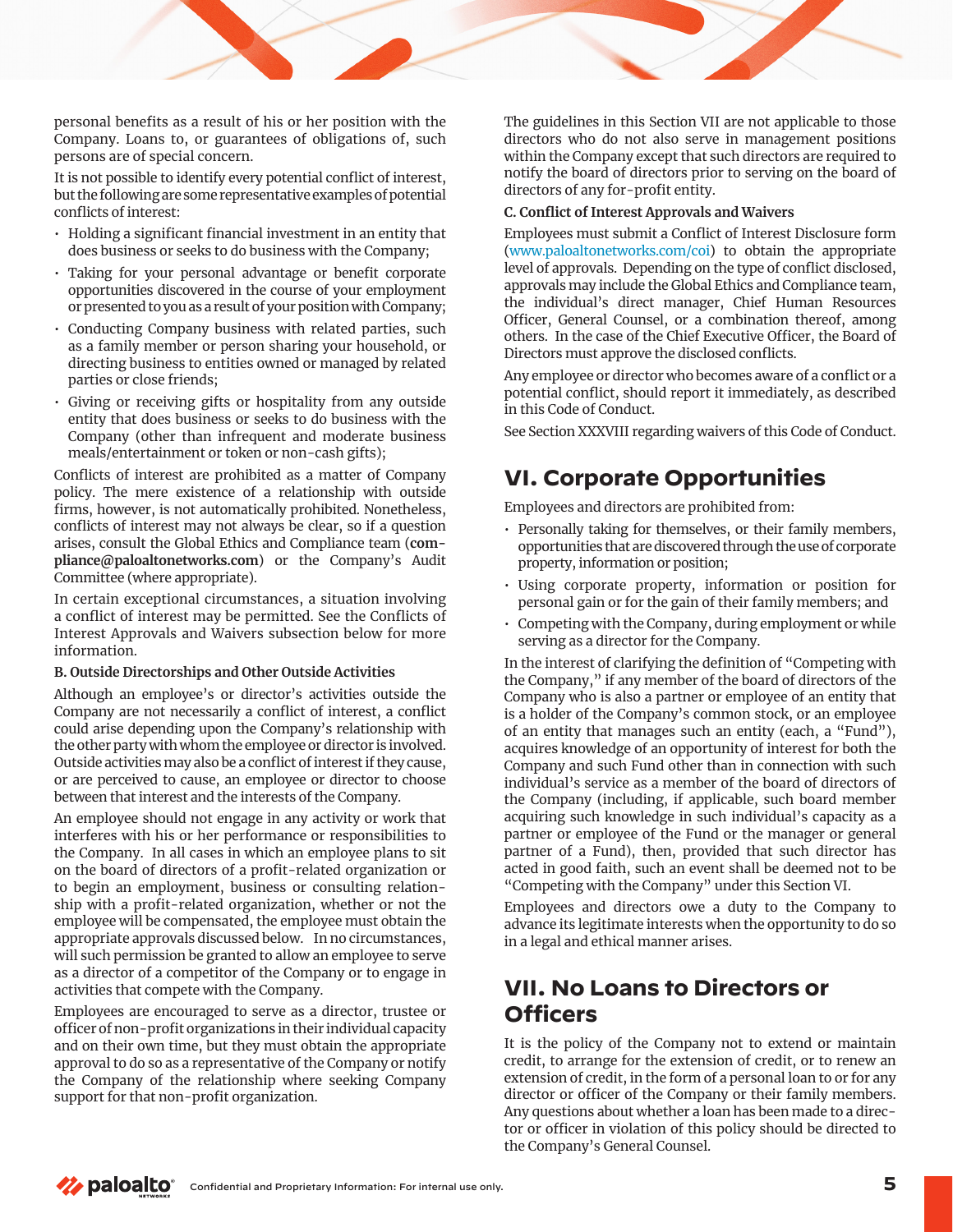### **VIII. Fair Dealing**

The Company seeks to excel while operating fairly and honestly, never through unethical or illegal business practices. Each employee and director must deal fairly with the Company's customers, suppliers, competitors, third parties and employees. No employee or director may take unfair advantage of anyone through manipulation, concealment, abuse of privileged information, misrepresentation of material facts, or any other unfair dealing practices.

#### **IX. Antitrust and Fair Competition Laws**

The Company complies with all competition and anti-trust laws that protect and support fair and free competition and that prohibit agreements which unreasonably limit competition.

We comply with the spirit and letter of the laws by not agreeing with our competitors to fix prices or other terms, allocate territories or allocate customers (or by discussing such proposed activities). We don't make any agreements with our competitors on whether we will or will not bid on contracts. We also don't disclose our offered prices to our competitors.

# **X. Conflict Minerals**

The Company believes in and supports international human rights. It is imperative to our Company that all of its suppliers uphold the same level of integrity and support for human rights around the world. As a result, the Company supports and complies with Section 1502 of the Dodd-Frank Wall Street Reform and Consumer Protection Act that requires companies to disclose whether the products they manufacture or contract to manufacture contain conflict minerals that originated in the Democratic Republic of the Congo (DRC) or other Covered Countries. As a result, the Company has adopted a Conflict Minerals Policy, which addresses its policy statement, commitment and supplier expectations.

# **XI. Customer Relationships**

Employees must act in a manner that creates value for the Company's customers and helps to build a relationship based upon trust. The Company and its employees have built up significant goodwill in the course of developing customer relationships. This goodwill is one of our most important assets, and Company employees must act to preserve and enhance the Company's reputation.

# **XII. Supplier Relationships**

The Company's suppliers make significant contributions to the Company's success. To create an environment where the Company's suppliers have an incentive to work with the Company, suppliers must be confident that they will be treated lawfully and in an ethical manner. The Company's policy is to purchase supplies based on need, quality, service, price and terms and conditions. The Company's policy is to select significant suppliers or enter into significant supplier agreements through a competitive bid process where possible. In selecting suppliers, the Company does not unlawfully discriminate and will treat all potential suppliers with respect and dignity. Further, the Company requires compliance with all procurement procedures, which in turn demand compliance with all applicable laws and procedures related to supplier relationships. A supplier to the Company is generally free to sell its products or services to any other party, including Company competitors. In some cases where the products or services have been designed, fabricated, or developed to the Company's specifications, the agreement between the parties may contain restrictions on sales that are consistent with applicable law. The Company believes all of its suppliers should be good corporate citizens and have the same values and social responsibility supported by Company. As a result, it endeavors to ensure its suppliers adhere to the Palo Alto Networks Supplier Code of Conduct, or a substantially similar code.

### **XIII. Export Controls**

The Company requires compliance with laws and regulations governing export controls in both the United States and in the countries where the Company conducts its business, as well as import and other trade compliance laws. A number of countries maintain controls on the destinations to which products may be exported. Some of the strictest export controls are maintained by the United States against countries and certain identified individuals or entities that the U.S. government considers unfriendly or as supporting international terrorism. The U.S. regulations are complex and apply both to exports from the United States and to exports of products from other countries, when those products contain U.S. origin components or technology. In some circumstances, an oral presentation containing technical data made to foreign nationals in the United States may constitute an export subject to control. Any questions about export control laws and regulations should be directed to the Company's Trade Compliance Team (**trade@paloaltonetworks.com**).

# **XIV. Gifts and Entertainment**

Appropriate business gifts and entertainment are designed to build goodwill and sound working relationships among business partners. A problem may arise if:

- The receipt by one of our employees or directors of a gift or entertainment would compromise, or could reasonably be viewed as compromising, that person's ability to make objective and fair business decisions on behalf of the Company; or
- The offering by one of our employees or directors of a gift or entertainment would appear to be an attempt to obtain business through improper means or to gain any special advantage in our business relationships, or could reasonably be viewed as such an attempt.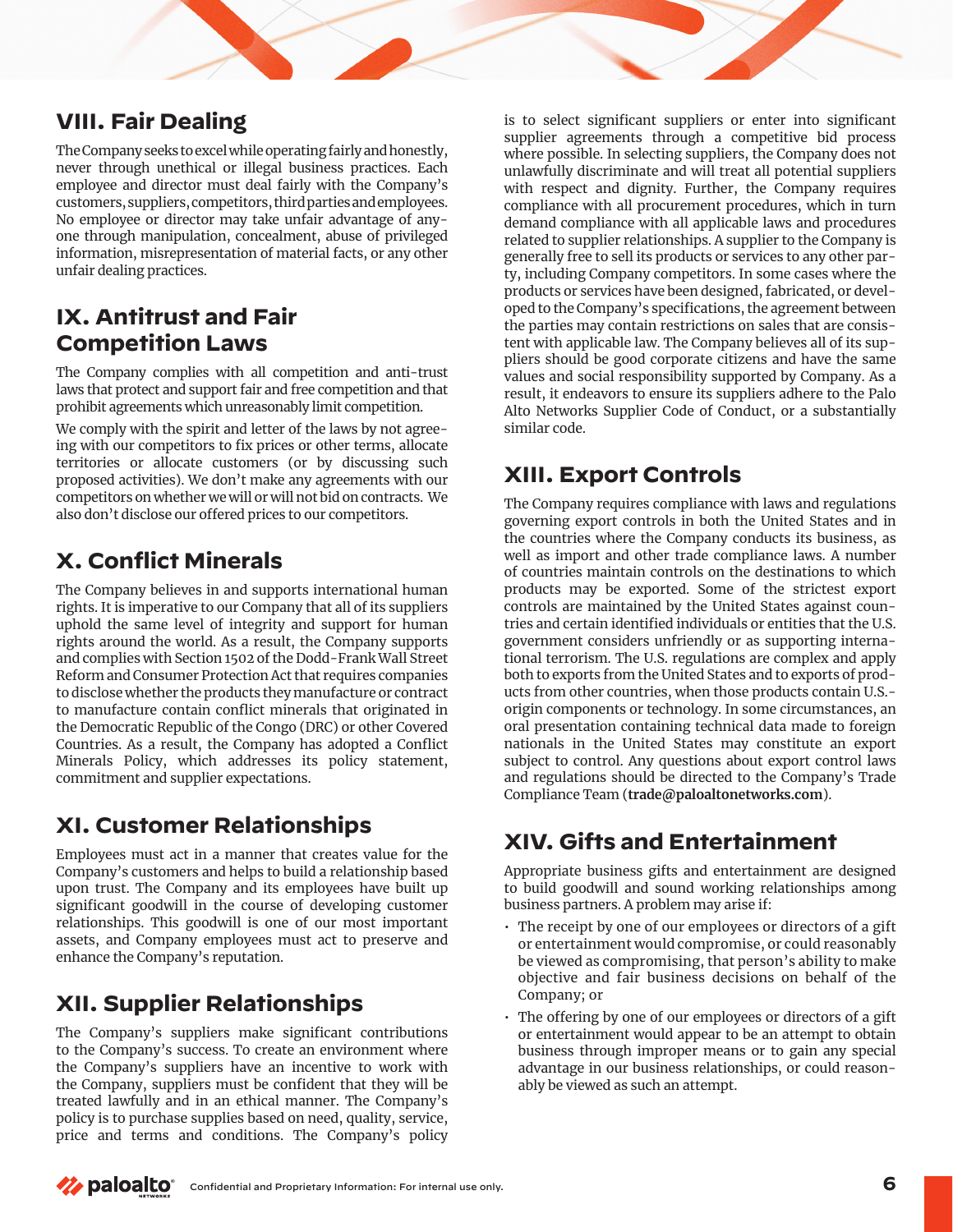Employees and directors must use good judgment and ensure there is no violation of these principles. No gift or entertainment should be given or accepted by any Company employee, director, family member of an employee, director or agent unless it: (1) is not a cash gift, (2) is consistent with customary business practices and both the Company's and the applicable recipient or donor company policies, (3) is of reasonable value, (4) cannot be construed as a bribe or payoff, (5) does not violate any laws or regulations (e.g., Foreign Corrupt Practices Act, UK Bribery Act, or any other local laws) and (6) is not one of a series of small gifts or entertainments that can be construed as a larger, expensive gift or entertainment expense. Any questions about whether any gifts or proposed gifts are appropriate or require pre-approval should be directed to the Global Ethics and Compliance team at **[compliance@paloaltonetworks.com](mailto:compliance@paloaltonetworks.com)**. You should also review the Company's Anti-Corruption Policy and Gifts, Gratuities, and Kickbacks Policy regarding the specific conditions for gifts and entertainment.

# **XV. Anti-Bribery & Corruption**

The FCPA, the Bribery Act, the Travel Act, 18 U.S.C. 201, the Convention and the laws and regulations of many other countries prohibit the corruption/bribery of public officials and bribery of private individuals. A bribe is any offer, promise, authorization, or payment of anything of value, made to an individual to induce that individual in any way, such as to misuse their official position, to violate an expectation that the individual will act impartially in good faith or in accordance with a position of trust, to obtain or retain business, direct business to another person, or secure any advantage. Bribes can be anything of value, of course including money, but also including entertainment and gifts no matter what the value. There is no minimum value for a violation to occur. Inducements that constitute forbidden bribes can occur in the public or private sector. In order to be legitimate, all provisions to public officials and private persons must be reasonable in value (not lavish or excessive), provided openly and transparently, and comply with local anti-corruption and anti-bribery laws.

This policy extends to indirect gifts made through agents and includes the use of personal funds. Employees and directors must obtain pre-approval from the Company's Global Ethics and Compliance team (**[compliance@paloaltonetworks.com](mailto:compliance@paloaltonetworks.com)**) before providing anything of value to a government official or employee.

The foregoing does not apply to lawful personal political contributions, however, consult the Gifts, Gratuities and Kickbacks Policy for additional information. Additional information regarding the Foreign Corrupt Practices Act can be found in the Company's Anti-Corruption Policy.

### **XVI. Government Business**

Employees and directors should understand that special requirements might apply when contracting with any United States or foreign governmental body (including national, state, provincial, municipal, or other similar governmental divisions on local jurisdictions). Special care must be exercised in any government procurement setting because Government Officials including an officer, employee or consultant of a government or governmental department or agency, officer or employee of a state-owned enterprise or partially stateowned enterprise, political party or official, candidate for political office, officer or employee of a public international organization such as the World Health Organization or World Bank, or the spouse of immediate family members of any of the persons mentioned above ("Government Official") are obligated to follow specific codes of conduct and laws. Some key requirements for doing business with government (and private parties) are as follows:

- Accurately representing which Company products are covered by government contracts;
- Confirming that all submissions to the government, including pricing, is current, accurate, and complete;
- Not improperly soliciting or obtaining confidential information, such as sealed competitors' bids, from Government Officials prior to the award of a contract;
- Contacting present and former government personnel regarding employment and hiring present and former government personnel may only occur in compliance with applicable laws and regulations (and not before consulting and receiving written approval from the Company's Chief Financial Officer or General Counsel and the Human Resources Department); and
- Timely disclosing, in writing, to the agency's Office of the Inspector General and Contracting Officer of credible evidence of violations of federal criminal law involving fraud, conflict of interest, bribery, or gratuity violations or the civil False Claims Act in connection with the award, performance, or closeout of a U.S. government prime contract or subcontract.

# **XVII. Political Contributions**

It is the Company's policy to comply fully with all local, state, federal, foreign and other applicable laws, rules and regulations regarding political contributions. The Company's funds or assets must not be used for, or be contributed to, political campaigns or political practices under any circumstances without the prior written approval of the Company's Chief Compliance Officer or his/her designee. You should also consult the Company's Anti-Corruption Policy and be familiar with any local restrictions to ensure that any personal contributions do not conflict with those requirements.

### **XVIII. Anti-Money Laundering Compliance**

Money laundering is concealment by criminals of the true origin and ownership of money obtained from their criminal activities by passing them through legitimate businesses. If successful, it allows them to maintain control over such money and ultimately to provide a legitimate cover for it.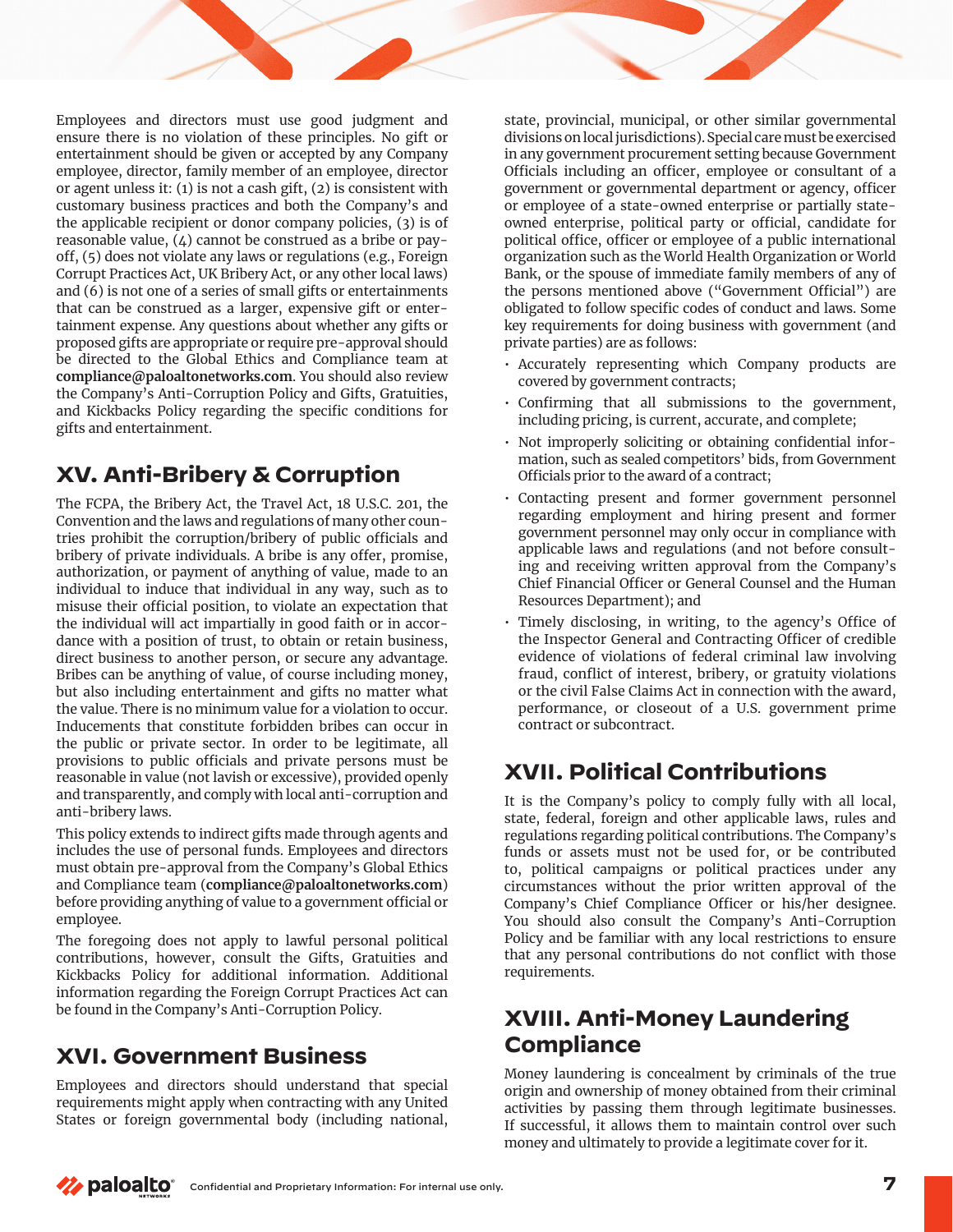The Company is committed to conducting business only with reputable clients and third parties engaged in legitimate business activities with funds derived from legitimate sources.

If you have any questions or concerns about the legitimacy of funds or sources of funds for any financial arrangements or transactions affecting our business, you should immediately obtain guidance from Legal or follow the Reporting Violations Guidelines in Section XXXVI(c).

### **XIX. Protection and Proper Use of Company Assets**

Theft, carelessness and waste have a direct impact on the Company's profitability and are prohibited. Employees and directors should protect the Company's assets and ensure their efficient use. All Company assets should be used for legitimate business purposes.

Company assets include, but are not limited to:

- financial assets and unpublished financial data and reports
- physical assets, supplies and other physical property
- equipment and facilities
- brand name and logo
- intellectual property and confidential/proprietary information, such as ideas, concepts, inventions, patents, trademarks, trade secrets, copyrights, business and marketing plans, engineering and manufacturing ideas, designs inventory
- all computer equipment, communication systems and our technology

Unauthorized use or distribution of company assets is a violation of Company policy.

### **XX. Use of Company Funds**

The Company expects you to safeguard our financial resources and use company funds prudently and in accordance with proper procedures – like you would your own money. Always avoid waste and ensure that the Company gets proper value for any services or products it purchases.

### **XXI. Procurement Procedures**

Follow our procurement procedures and only engage in business transactions and expenditures with proper authority and with an appropriate, written legal arrangement in place.

### **XXII. Business Expenses**

You may only incur and seek reimbursement for your legitimate business expenses with proper supporting documentation incurred in accordance with the Company Travel and Expense Policy and other applicable Company policies.

### **XXIII. Use of Computers and Other Equipment**

The Company strives to furnish employees with the equipment necessary to efficiently and effectively perform their jobs. Employees must care for that equipment and use it responsibly and only for Company business purposes. If employees use Company equipment at their home or off site, precautions must be taken to protect such Company equipment from theft or damage. Employees must immediately return all Company equipment when their employment relationship with the Company ends. While computers and other electronic devices are made accessible to employees to assist them with performing their jobs and to promote Company interests, all such computers and electronic devices, whether used entirely or partially on the Company's premises or with the aid of the Company's equipment or resources, must remain fully accessible to the Company and will remain the sole and exclusive property of the Company.

Employees should not maintain any expectation of privacy with respect to any electronic information stored on Company equipment or electronic communications made using Company equipment and should consult Company policy regarding acceptable use of company resources for further details.

### **XXIV. Use of Software**

All software used by employees and directors to conduct Company business must be appropriately licensed. Employees and directors should never make or use illegal or unauthorized copies of any software, whether in the office, at home, or on the road, since doing so may constitute copyright infringement and may expose the employee, director and the Company to potential civil and criminal liability. The Company's information technology department may inspect Company computers periodically to verify that only approved and licensed software has been installed, to the extent permitted by law. Any nonlicensed/supported software will be removed.

### **XXV. Use of Electronic Communications**

Employees and directors must use electronic communication devices in a legal, ethical, and appropriate manner. Electronic communications devices include computers, e-mail, connections to the internet, intranet and extranet and any other public or private networks accessed from Company owned devices or personal devices accessing corporate resources, voice mail, video conferencing, facsimiles, telephones or any other future types of electronic communication. Employees and directors should not post or discuss confidential information concerning Company products or business on the internet. It is not possible to identify every standard and rule applicable to the use of electronic communications devices. Employees and directors are

**Z** paloalto Confidential and Proprietary Information: For internal use only. **8**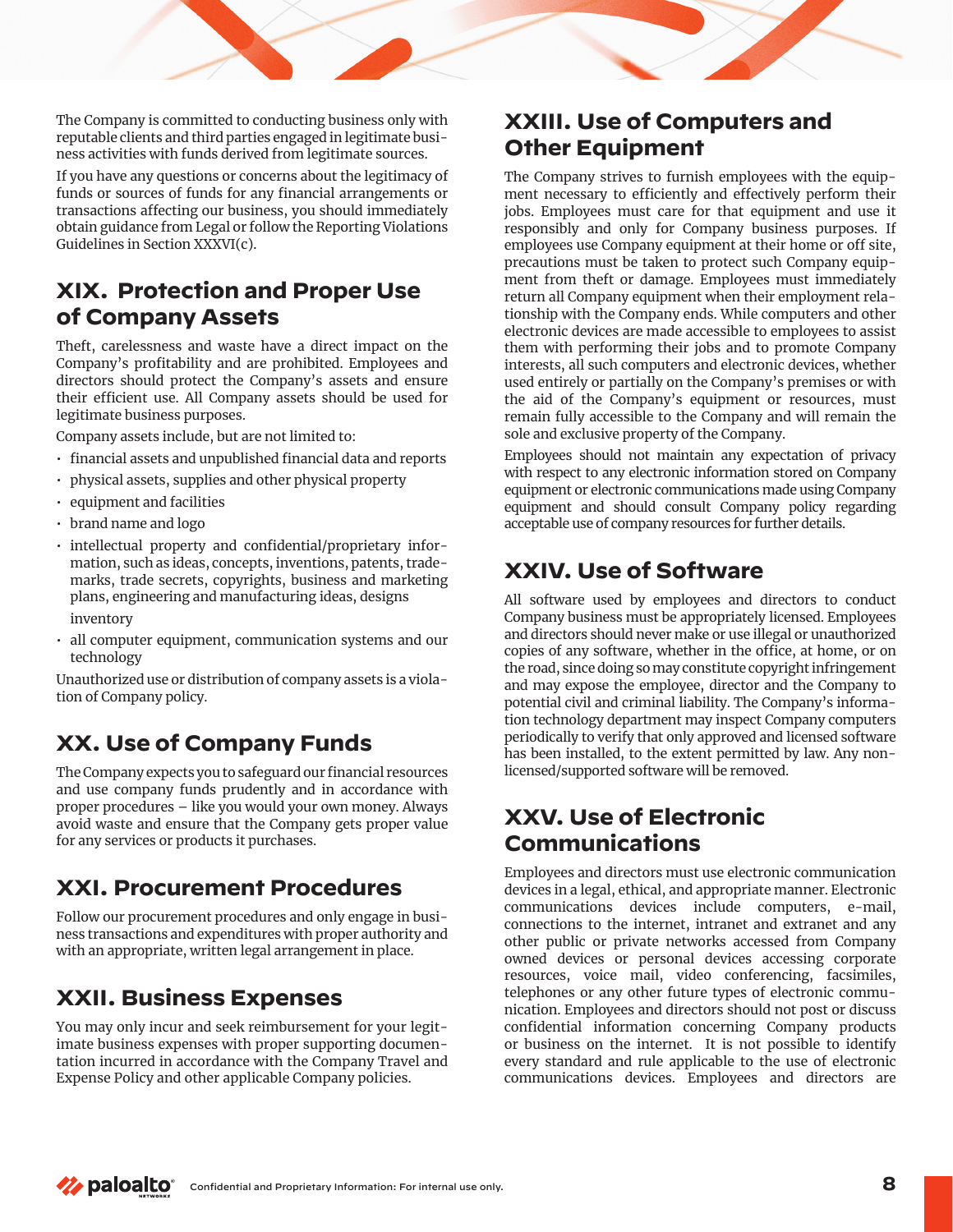therefore encouraged to use sound judgment whenever using any feature of the Company's communications systems and consult the External Communications Policy and Social Media Guidelines for additional information.

# **XXVI. Confidentiality**

Employees and directors should maintain the confidentiality of information entrusted to them by their local employer, the Company or its affiliates, customers, partners, distributors, suppliers, third parties and other employees except when disclosure is specifically authorized by the Company's Chief Executive Officer, Chief Financial Officer or General Counsel or required by applicable law.

Confidential information includes non-public information that might be of use to competitors, or harmful to the Company or its affiliates, customers, partners, distributors and suppliers if disclosed. Any questions about whether information is confidential should be directed to the Company's Legal Department or compliance@paloaltonetworks.com. Employees must also adhere to the Palo Alto Networks applicable privacy policies.

# **XXVII. Protection of Personal Data**

The Company is committed to protecting the security and privacy of the data people entrust to us. This includes the data provided by the Company's employees, as well as information the Company receives from its customers, suppliers and other third parties with whom it does business.

Each of us shares a responsibility to protect the privacy and security of any personal information collected, stored, processed, transmitted, shared or disposed by the Company, and to do so in accordance with all applicable data protection and privacy laws and regulations.

Personal information requires special attention. Personal information generally is any information that alone or in combination with other information identifies an individual. It includes the data contained in our personnel records, medical records and credit or banking information or personal information as it relates to our customers' details and data. Each of us has a responsibility not to share personal information with others who do not have a legitimate and authorized "need to know." In all cases, employees should take appropriate precautions to safeguard the privacy of the Company's confidential information and personal information, as well as all such material with which the Company has been entrusted.

# **XXVIII. Recordkeeping**

All of the Company's books, records, accounts and financial statements must be maintained in reasonable detail, must appropriately reflect the transactions and matters to which they relate and must conform both to applicable legal requirements and to the Company's system of internal controls. All assets of the Company must be carefully and properly accounted for. Similarly, all time and expense/cost records and reports must be accurate. The making of false or misleading records or documentation is strictly prohibited. Unrecorded funds or assets should not be maintained.

Employees must comply with all laws and regulations regarding the preservation of records. Records should be retained or destroyed only in accordance with the Company's document retention policies. Any questions about these policies should be directed to **recordsretention@paloaltonetworks.com** or **compliance@paloaltonetworks.com**, as appropriate. Employees should also consult the Company's Anti-Corruption Policy.

# **XXIX. Records on Legal Hold**

A legal hold suspends the Company's document destruction procedures in order to preserve appropriate records under special circumstances, such as litigation or government investigations. The General Counsel or designated Legal Department attorney determines and identifies what types of Company records or documents are required to be placed under a legal hold and will notify employees and directors if a legal hold is placed on records for which they are responsible. Employees and directors must not destroy, alter or modify records or supporting documents that have been placed under a legal hold under any circumstances. A legal hold remains effective until it is officially released in writing by the General Counsel or designated Legal Department attorney. If an employee or director is unsure whether a document has been placed under a legal hold, the employee or director should preserve and protect that document and ask the Legal Department.

# **XXX. Disclosure**

The information in the Company's public communications, including filings with the Securities and Exchange Commission, must be full, fair, accurate, timely and understandable. All employees and directors are responsible for acting in furtherance of this policy. In particular, each employee and director is responsible for complying with the Company's disclosure controls and procedures and internal controls for financial reporting through the appropriate channels, as established in the reporting section of this Code of Conduct. Any questions concerning the Company's disclosure controls and procedures and internal controls for financial reporting should be directed to the Company's Chief Financial Officer or General Counsel, as appropriate.

Anyone that believes that questionable accounting or auditing conduct or practices have occurred or are occurring should follow the Reporting section of this Code, or direct questions to their supervisors or the Legal Department.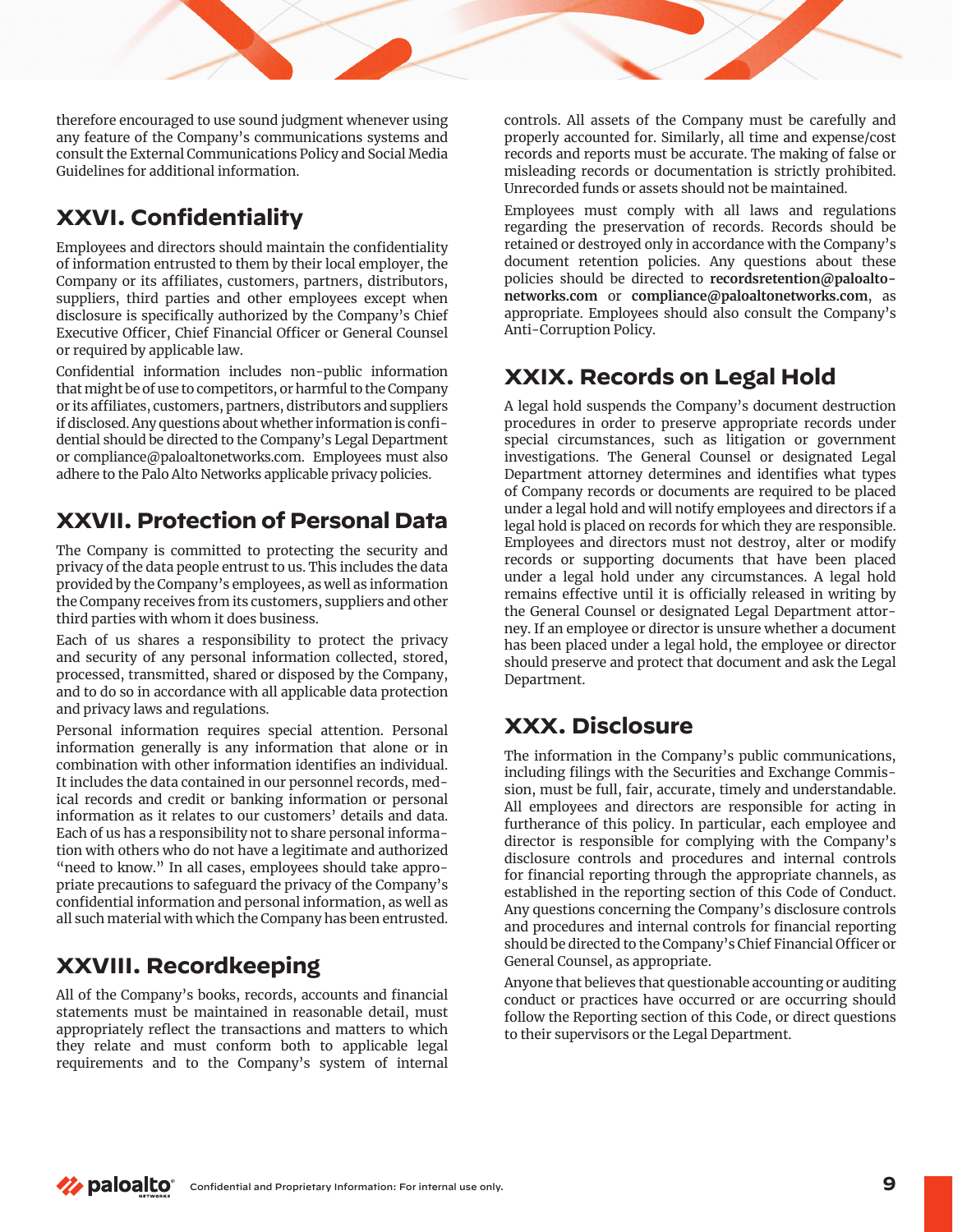### **XXXI. Outside Communications**

The Company has established specific policies regarding who may communicate information to the public, the press and the financial analyst communities:

- The Company's Chief Executive Officer, Chief Financial Officer and investor relations personnel are official spokespeople for financial matters.
- The Company's Chief Executive Officer, Chief Marketing Officer, and corporate communications personnel are official spokespeople for public comment, press, marketing, technical and other such information.
- All Company related communications made on behalf of the Company to public audiences, including formal communications and presentations made to investors, customers or the press, require prior approval in accordance with the Company's established policies for such communications. Such approval includes review by investor relations or corporate communications personnel, as applicable, with final review by the Company's Chief Executive Officer or Chief Financial Officer, who will ensure that all necessary review is undertaken.

These designees for such communications are the only people who may communicate externally on behalf of the Company. Employees and directors should refer all inquiries or calls from the press, from shareholders or from financial analysts to the investor relations department or the Company's Chief Financial Officer, who will see that the inquiry is directed to the appropriate authority within the Company.

Employees and directors may not publish or make public statements outside the scope of employment with or service to the Company that might be perceived or construed as attributable to the Company without preapproval from the Company's Chief Executive Officer, Chief Financial Officer or General Counsel, as appropriate. Any such statement must include the Company's standard disclaimer that the publication or statement represents the views of the specific author and not of the Company. Consult the External Communication Policy for additional information.

# **XXXII. Inclusion and Diversity**

The Company promotes and supports a diverse workforce at all levels of the Company. It is the Company's belief that creating a work environment that enables it to attract, retain, and fully engage diverse talents leads to enhanced innovation and creativity in its products and services. As a result, the Company is an equal opportunity employer and bases its decisions on merit, experience, and potential ensuring opportunities for all qualified individuals without regard to race, color, creed, religion, sex, national origin, ancestry, age, physical or mental disability, sexual orientation, gender identity or expression, marital status, pregnancy, childbirth or related individual conditions, medical conditions, military or veteran status, genetic information or any other characteristic protected by applicable law.

#### **XXXIII. Discrimination and Harassment**

The diversity of the Company's employees is a tremendous asset. The Company is firmly committed to ensuring mutual respect and dignity in all aspects of employment and will not tolerate unlawful discrimination or harassment of any kind. Examples include derogatory comments or adverse employment actions based on race, color, creed, age, sex, gender, gender expression, gender identity, religion, religious creed, national origin, ancestry, marital status, family status, political belief, sexual orientation, physical or mental disability, and medical condition. All employees are responsible for understanding all applicable discrimination and harassment laws and Company policies. Employees should always use common sense and respect for others.

# **XXXIV. Health and Safety**

The Company strives to provide each employee with a safe and healthy work environment. Each employee has a responsibility for maintaining a safe and healthy workplace for all employees by following safety and health rules and practices and reporting accidents, injuries and unsafe equipment, practices or conditions.

Violence and threatening behavior are not permitted. Employees shall report to work in a condition appropriate to perform their duties, free from the influence of illegal drugs or alcohol. The use or possession of illegal drugs in the workplace will not be tolerated.

### **XXXV. Human Rights**

The Company supports the United Nations Global Compact and the protection of internationally proclaimed human rights and labor standards. It applies to all workers including temporary, migrant, student, contract, direct employees and any other type of worker. To that end, the Company ensures the following labor standards: 1) strictly prohibiting human trafficking; 2) ensuring all employment or services are freely chosen; 3) strictly prohibiting child labor; 4) ensuring workweeks are not excessive and in compliance with local law; 5) compensation is paid in accordance with local law; 6) ensuring there is no harsh or inhumane treatment of its workers; 7) ensuring a workforce free of harassment and unlawful discrimination; 8) in conformance with local law, all workers shall be provided freedom of association.

### **XXXVI. Compliance Standards and Procedures**

No code of conduct and ethics can replace the thoughtful and prudent behavior of an ethical employee or director or provide definitive answers to all questions. Since the Company cannot anticipate every potential situation, certain policies and procedures have been put in place to help employees and directors approach questions or problems as they arise.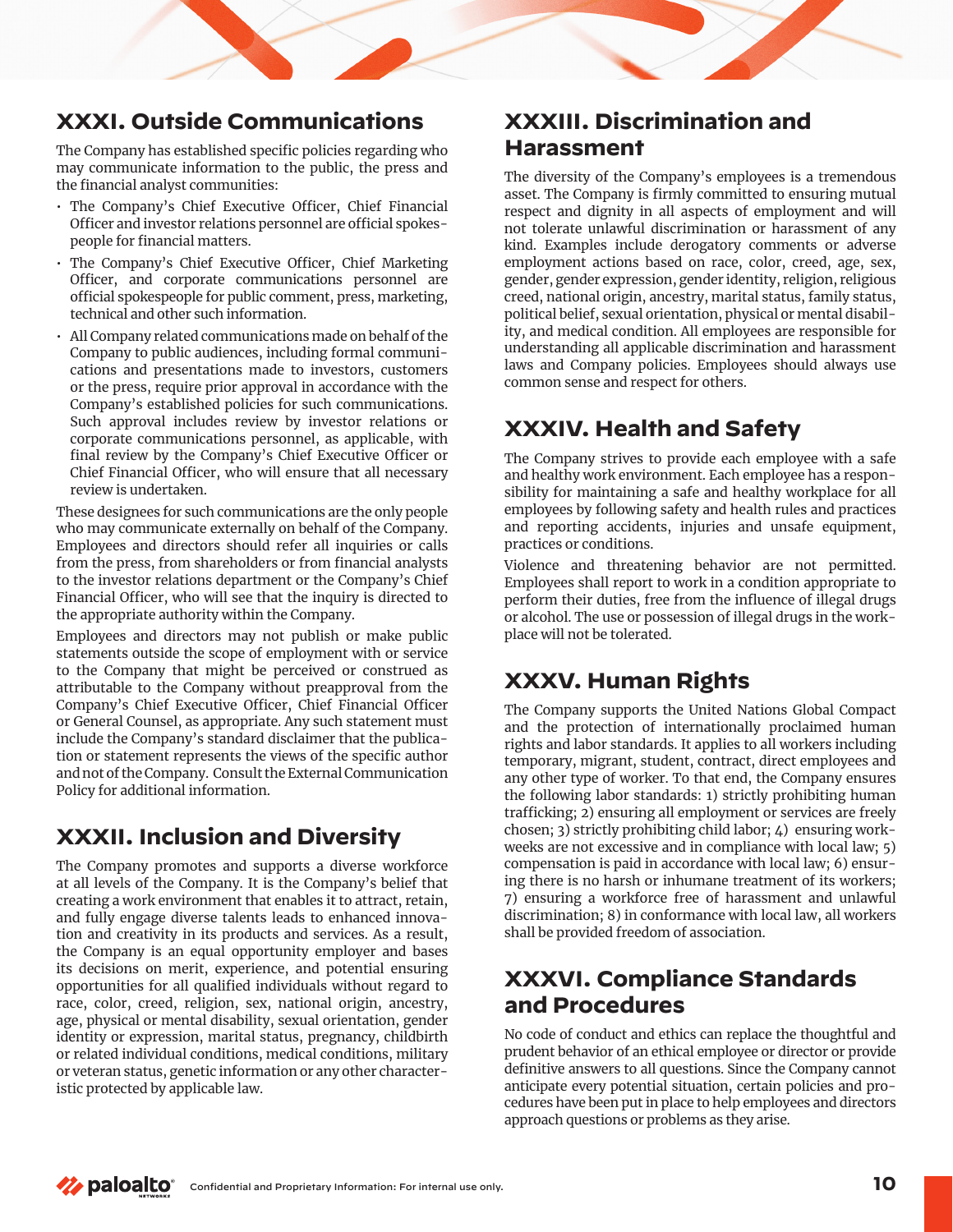#### **(a) Designated Compliance Officer**

The Company's General Counsel has been designated as the Company's Chief Compliance Officer with responsibility for overseeing and monitoring compliance with the Code of Conduct. The Chief Compliance Officer reports directly to the Chief Executive Officer with respect to these matters and he/ she, or his/her designee, also will make periodic reports to the Company's Audit Committee regarding the implementation and effectiveness of this Code of Conduct as well as the policies and procedures put in place to ensure compliance with the Code of Conduct.

#### **(b) Seeking Guidance**

Employees and directors are encouraged to and may always seek guidance from and direct questions to supervisors, managers or other appropriate personnel when in doubt about the best course of action to take in a particular situation. In most instances, questions regarding the Code of Conduct should be brought to the attention of the Company's Global Ethics and Compliance team **[compliance@paloaltonetworks.com](mailto:compliance@paloaltonetworks.com)**, while concerns or suspected violations should be handled according to the procedures in the Reporting Violations section below.

#### **(c) Reporting Violations**

In order to foster an ethical environment and maintain our commitment to compliance with our Code and the law, we encourage all employees to speak up, ask questions, and raise concerns promptly about any situation that may violate our Code of Conduct or applicable policies. If an employee or director knows of or suspects a violation of the Code of Conduct, or improper or illegal conduct, he or she should immediately raise it through an appropriate and available channel. The Company provides many alternative channels to foster an environment where employees feel comfortable raising any such concerns, including the hotline and website.

Because employees often feel most comfortable raising matters to their local leadership, the Company strongly encourages all employees to promptly bring any suspected or known violations of the Code of Conduct to the attention of his or her local supervisor or any member of local management, as appropriate. Alternatively, employees should feel free to raise such matters to the People Team, the Global Ethics and Compliance team, or the Chief Compliance Officer, as permitted by applicable law.

Anyone who believes in good faith that banking, accounting, finance, internal accounting controls or auditing practice, bribery or anti-corruption, or antitrust/competition violations or practices have occurred or are occurring may also make a report to any of the following: Chairman of the Board, Chair of the Audit Committee, the Company's Chief Executive Officer, Chief Financial Officer or General Counsel, by sending a letter to the Company's Headquarters address listed on the website or by contacting EthicsPoint at the contact information set forth below. In all circumstances, the employee is encouraged to share his or her identity when reporting, as it will help the Company conduct the most thorough investigation possible, because it is more difficult to thoroughly investigate anonymous reports. However, if the employee is uncomfortable doing so, the employee may report anonymously and, if the situation warrants or requires it, the reporting person's identity will be kept anonymous to the extent legally permitted and practical.

In addition, employees may make a report via a third-party hosted confidential website at [www.paloaltonetworks.](http://www.paloaltonetworks.ethicspoint.com) [ethicspoint.com](http://www.paloaltonetworks.ethicspoint.com), or by calling 1-855-266-7042 in the United States or, for employees outside the United States, at the phone numbers listed at www.paloaltonetworks.ethicspoint. com. Because the manner in which reports may be made varies from country to country, the hotline and website will give further instructions on how and to whom to report a particular concern. If an employee is calling about a matter that should be handled locally in accordance with local legal requirements, the hotline will direct the caller back to local management. Nothing in the Code should be read to prohibit an employee from exercising any lawful right to report concerns, make lawful disclosures, or communicate with any governmental authority about conduct believed to violate laws or regulations.

#### **(d) No Retaliation**

Any employee or director who observes possible unethical or illegal conduct (including retaliation) is encouraged to report his or her concerns, according to the process established above. The Company will not tolerate reprisal. Reprisal, threats, retribution or retaliation against any person who has in good faith reported a violation or suspected violation of law, this Code of Conduct or other applicable Company policies, or against any person who is assisting in any investigation or process with respect to such a violation, is prohibited.

Any employees involved in retaliation will be subject to serious disciplinary action by their local employer in accordance with applicable law.

#### **(e) Investigations**

Reported violations will be promptly investigated consistent with local requirements. All reports will be treated confidentially, to the extent permitted by law and the need to conduct an appropriate investigation. It is imperative that the person reporting the violation not attempt to conduct an investigation on his or her own to ensure that the proper and necessary steps are followed. However, employees and directors are expected to cooperate fully with any investigation made by the Company into reported violations. Additional information regarding investigations can be found in the Whistleblower Policy located on the intranet.

#### **(f)Discipline/Penalties**

Employees and directors who violate the laws or regulations governing the Company's business, this Code of Conduct, or any other Company policy, procedure or requirement may be subject to disciplinary action, up to and including termination, consistent with applicable law. Employees and directors who have knowledge of a violation and fail to move promptly to report or correct it, or who direct or approve violations, may also be subject to disciplinary action, up to and including termination, consistent with applicable law.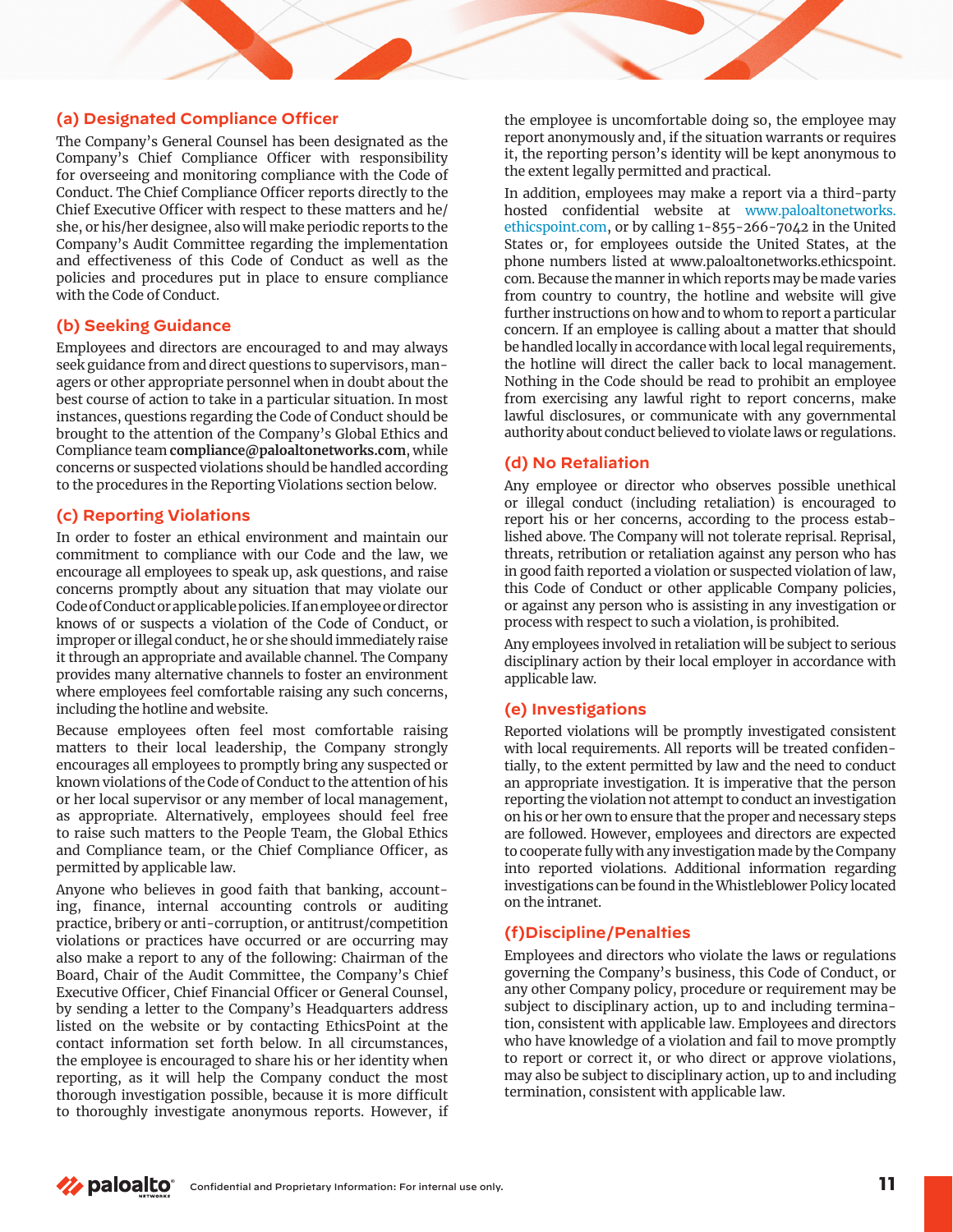Furthermore, violations of some provisions of this Code of Conduct are illegal and may subject the employee or director to civil and criminal liability.

### **XXXVII. General Compliance Guidelines**

Employees and directors must all work to ensure the policies and procedures of this Code of Conduct are upheld. However, in some situations it is difficult to know if a violation has occurred. Since we cannot anticipate every situation that will arise, it is important that we have a way to approach a new question or problem. These are the steps to keep in mind:

- Make sure to understand all the facts. To reach the right solutions, employees, directors and the Company must be as fully informed as possible.
- Ask: What specifically am I being asked to do? Does it seem unethical or improper? This will enable the employee to focus on the specific question, and the alternatives the employee has. Use good judgment and common sense; if something seems unethical or improper, follow up on it through the appropriate channels.
- The employee should clarify his or her responsibility and role. In most situations, there is shared responsibility. It may help to discuss the problem with the appropriate supervisors, managers or compliance personnel and seek clarification.
- Direct questions to the appropriate manager or member of the Global Ethics and Compliance team or your local Human Resources representative. This is the basic guidance for all situations. In many cases, a manager will be more knowledgeable about the question, and will appreciate being brought into the decision-making process. Remember that it is the manager's responsibility to help solve problems and be open to listening to an employee's questions or concerns.
- Seek help from Company resources. If an employee does not feel comfortable approaching his or her manager with a question, the employee should discuss it with his or her local Human Resources representative or email **c[ompli](mailto:Compliance@paloaltonetworks.com)[ance@paloaltonetworks.com](mailto:Compliance@paloaltonetworks.com)**.
- Always "ask first, act later" when confronted with an ethical issue: If the employee is unsure of what to do in any situation, seek guidance before acting.

# **XXXVIII. Amendment, Modification and Waiver**

This Code of Conduct may be amended or modified by the Company's Board of Directors or a committee of the Board of Directors. Except for conflict of interest transactions that are required to be disclosed pursuant to Item 404 of Regulation S-K promulgated under the Securities Act of 1933, any amendment or waiver of this Code of Conduct for a director, executive officer or any financial or accounting officer at the level of the principal accounting officer or controller or above, may be made only by the Board of Directors, and must be promptly disclosed to stockholders if and as required by applicable law or the rules of the share exchange on which the Company's shares are traded. Waivers with respect to other employees or applicable contractors may be made only by the Company's Chief Executive Officer, Chief Financial Officer or General Counsel, or his or her designee(s), as applicable. Conflict of Interest waivers and approvals with respect to other employees or applicable contactors may be made in accordance with the approval guidelines set forth in Section V of this Code, as approved by the General Counsel. Any waiver of this Code of Conduct with respect to a conflict of interest transaction required to be disclosed pursuant to Item 404 of Regulation S-K promulgated under the Securities Act of 1933 must be approved or ratified by the Audit Committee in accordance with the Company's Policy and Procedures with Respect to Related Person Transactions.

### **CODE OF ETHICS FOR CEO AND SENIOR FINANCIAL OFFICERS**

In addition to being bound by all other provisions of this Code of Conduct, the CEO and senior financial officers are subject to the following additional specific policies:

- 1. The CEO and all senior financial officers are responsible for full, fair, accurate, timely and understandable disclosure in the periodic reports required to be filed by the Company with the SEC and in other public communications made by the Company. Accordingly, it is the responsibility of the CEO and each senior financial officer promptly to bring to the attention of the Disclosure Committee any material information of which he or she may become aware that affects the disclosures made by the Company in its public filings or otherwise assist the Disclosure Committee in fulfilling its responsibilities as specified in the Company's Disclosure Committee Charter.
- 2. The CEO and each senior financial officer shall promptly bring to the attention of the Disclosure Committee and the Audit Committee any information he or she may have concerning (a) significant deficiencies in the design or operation of internal controls which could adversely affect the Company's ability to record, process, summarize and report financial data or (b) any fraud, whether or not material, that involves management or other employees who have a significant role in the Company's financial reporting, disclosures or internal controls.
- 3. The CEO and each senior financial officer shall promptly bring to the attention of the Audit Committee and the General Counsel, Legal Department or CEO any information such officer may have concerning any violation of the Code of Conduct, including any actual or apparent conflicts of interest between personal and professional relationships, involving any management or other employees who have a significant role in the Company's financial reporting, disclosures or internal controls.